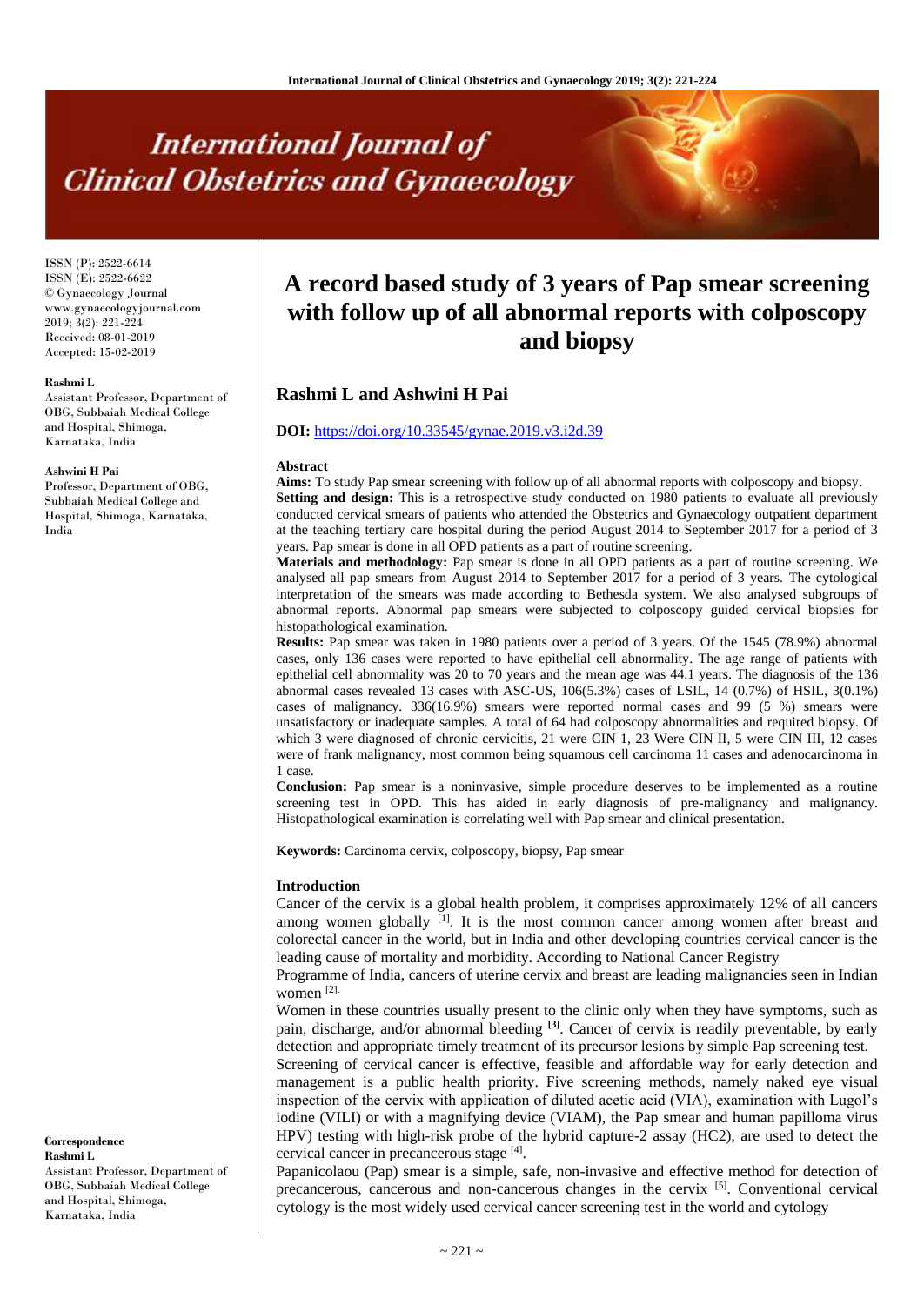screening programmes in several developed countries have been associated with impressive reduction in cervical cancer burden [6] .

Though Pap smear is a routine screening test, the overall sensitivity in detection of high grade squamous intraepithelial lesion (HSIL) is 70 - 80% [7] .

The role of HPV in development of cervical cancer is proved beyond doubt. If Pap screening is associated with HPVDNA testing then we can increase the sensitivity [3].

Usually Pap smear screening test is recommended starting around 21 years of age until the age of 65 years. In general, in countries where Pap smear screening is routine, it is recommended that sexually active women should seek regular Pap smear testing. Guidelines on frequency vary from every three to five years. If results are abnormal, and depending on the nature of the abnormality, the test may need to be repeated in six to twelve months [8].

More sensitive and specific investigations like colposcopyguided cervical biopsy are needed to diagnose and prevent further progression to cervical cancer [9].

In 1988, the Bethesda system of terminology has been introduced to sub-classify the lesions into grades: high grade and low grade Squamous Intraepithelial Lesions (SIL) for Pap smear reporting and some studies reported comparison of various terminologies [10, 11] .

The Bethesda System (TBS) for reporting the results of cervical cytology was developed as a uniform system of terminology that could provide clear guidance for clinical management [12].

The aim of the study was to study and analyse routine Pap smear screening with follow up of all abnormal reports with colposcopy and biopsy.

# **Materials and Methods**

This is a retrospective study conducted on 1980 patients to evaluate all previously conducted cervical smears of patients who attended the Obstetrics and Gynaecology outpatient department at the teaching tertiary care hospital during the period August 2014 to September 2017 for a period of 3 years. Pap smear is done in all OPD patients aged 20 -70 years as a part of routine screening. All patients who had undergone Papanicolaou (Pap) smear testing during this period were included in the study.

Smears were taken of all patients who presented with complaints of vaginal discharge, post-coital bleeding, intermenstrual bleeding, and pain in lower abdomen as well as those who had no complaints and had come for routine cervical screening. Relevant clinical data and Pap smear reports were obtained and data was noted in a structured Pro forma.

The smears were obtained with the help of Ayer's spatula and cytobrush to collect specimen from the squamocolumnar junction. The cellular material obtained on the spatula and cytobrush was quickly smeared on a clean glass slide. Two smears were prepared for each case. The glass slides were then fixed immediately by immersing them into the coplin jar containing 95% ethyl alcohol. The smears were stained with Papanicolaou stain. Smears were reported as per the Bethesda System  $^{[13]}$ .

Evaluation was done by Cytology using Bethesda Classification [13] .

- Within normal limits
- Infection (specify organism)
- Reactive/reparative changes
- Atypical squamous cells of undetermined significance (ASCUS)
- Atypical glandular cells of undetermined significance (AGUS)
- Low Grade Squamous intraepithelial invasion (LSIL)
- High Grade Squamous intraepithelial invasion (HSIL)
- Invasive carcinoma

We also analysed subgroups of abnormal reports. Abnormal pap smears were subjected to colposcopic guided cervical biopsies for histopathological examination.

# **Statistical analysis**

Data were analysed by SPSS and descriptive statistics were presented as frequencies and percentages.

# **Results**

In our study, we analysed 1980 pap smears taken from women coming from Gynaecology OPD of Subbaiah Institute of medical sciences, Shimoga aged 20 - 70 years presenting with different gynaecological complaints and as a routine screening test. Maximum number of patients (32.68 %) was in the age group of  $31 - 40$  years (fourth decade).

Of the 1545 (78.9%) abnormal cases, only 136 cases were reported to have epithelial cell abnormality. The age range of patients with epithelial cell abnormality was 20 to 70 years and the mean age was 44.1 years.

The diagnosis of the 136 abnormal cases revealed 13 cases with ASC-US, 106(5.3%) cases of LSIL, 14 (0.7%) of HSIL, 3(0.1%) cases of malignancy. 336(16.9%) smears were reported normal cases and 99 (5 %) smears were unsatisfactory or inadequate samples. (Table 1)

A total of 64 had colposcopic abnormalities and required biopsy. Of which 3 were diagnosed of chronic cervicitis, 21 were CIN 1, 23 Were CIN II, 5 were CIN III, 12 cases were of frank malignancy, most common being squamous cell carcinoma 11 cases and adenocarcinoma in 1 case. (Table 2)

### **Discussion**

With the changes in the life styles and demographic profiles in developing countries, non-communicable diseases are emerging as an important health problem which demand appropriate control program before they assume epidemic propagation. Cancer has been a major cause of morbidity and mortality. According to National Cancer Registry Program of India, cancers of uterine cervix and breast are the leading malignancies seen in females of India. There should be an effective mass screening program aimed at specific age group for detecting precancerous condition before they progress to invasive cancers [14, 15] .

Cancer cervix is considered to be an ideal gynaecological malignancy for screening as it meets both test and disease criteria for screening. It has a long latent phase during which it can be detected as identifiable and treatable premalignant lesions which precede the invasive disease and the benefit of conducting screening for carcinoma cervix exceeds the cost involved [16].

Conventional cervical cytology is the most widely used cervical cancer screening test in the world. Cervical cytology screening program in several developed countries has been associated with impressive reductions in cervical cancer burden. The WHO recommends that in developing countries, women aged 18 - 69 years should be screened for cervical cancer every 3 years [17].

In our study we have taken 1980 Pap smears taken from women presenting to Department of OBG, Subbaiah Institute 0f Medical Sciences, Shimoga between 20 to 70 years presenting with different Gynaecological complaints and as routine beyond the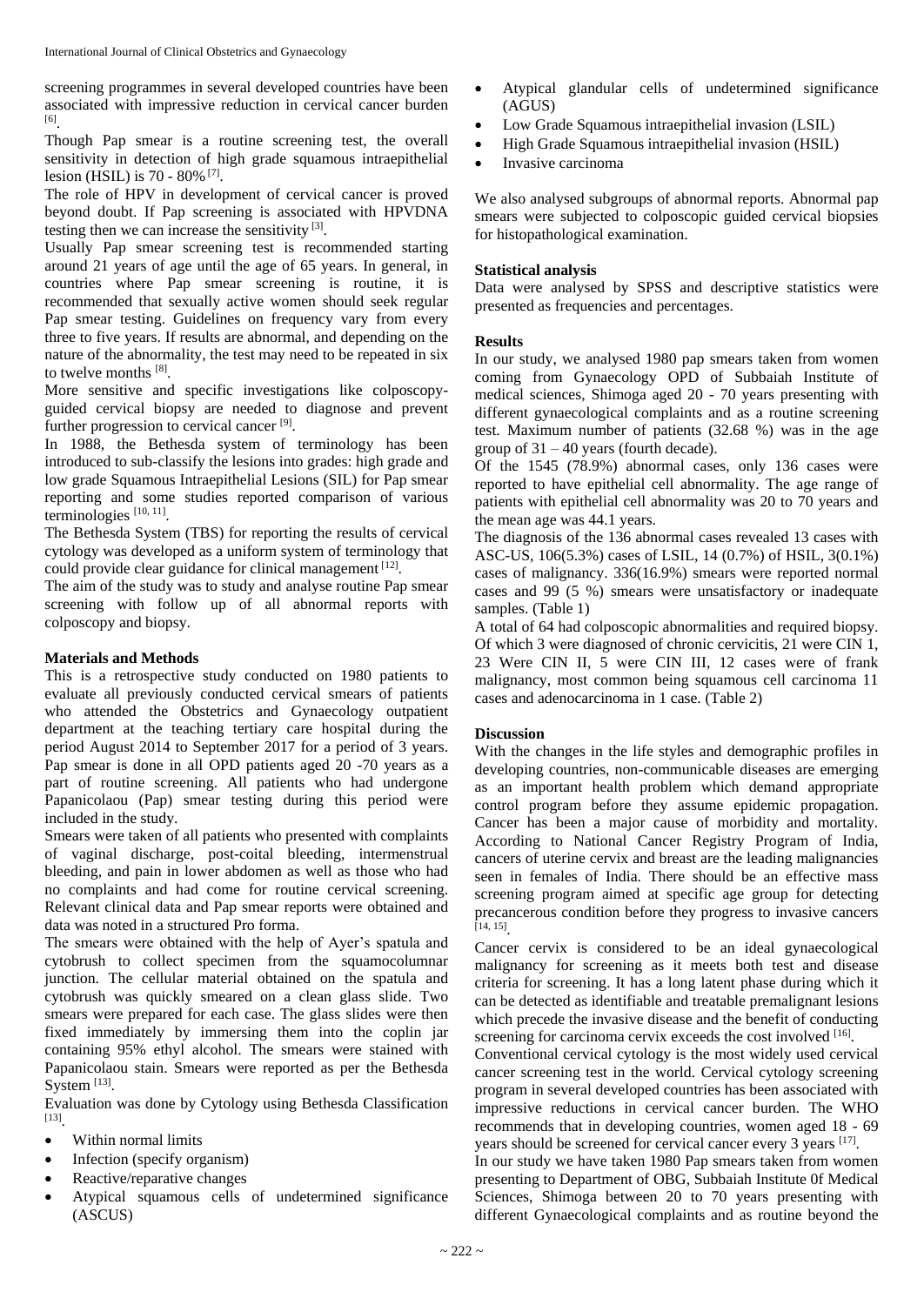age of 45 years. In study conducted by Sunita *et al.* [18] 560 Pap smear reports were analysed. Whereas in study conducted by Patel et al. <sup>[3]</sup> 995 Pap smear reports were analysed.

In our study, the youngest age screened was 20 years and oldest age was 69 years, and maximum number of women was in 30 - 39 years age group (50.1%). In the study conducted By Sunita *et al.* [18] , maximum number of women was in 31 - 40 years age group  $(32.68\%)$ . In the study conducted by Patel *et al.* <sup>[3]</sup>, maximum number of women aged 15 - 30 years was studied.

The rate of unsatisfactory smear was 5% in the present study, which was higher than that in the study conducted by Bhatla *et*  al. <sup>[19]</sup> (1.36%) and in the study conducted by Patel *et al.* <sup>[3]</sup>. The unsatisfactory rate is an important quality assurance indicator in cervical cytology as it identifies women who are being inadequately screened. High rate of unsatisfactory smears could be due to sampling errors. Hence regular training and feedback is essential.

In our study abnormal Pap smear reports were 1545 (78.9%), whereas in study conducted by Sunita et al. <sup>[18]</sup> 433(77.32%) reports were abnormal. In study conducted by Patel *et al.* [3] abnormal Pap smear reports were 689(69.2%). Inflammatory smear reports were 1409(71.2%) in our study, whereas in study conducted by Sunita *et al.*  $^{[18]}$  403(71.96%) reports were inflammatory and in study conducted by Patel *et al.* [3] inflammatory Pap smear reports were 572(57.5%).

Smears showing ASCUS (Atypical squamous cells of undetermined significance) were 13(0.6%) in our study. In study conducted by Sunita et al. <sup>[18]</sup> 13(2.3%) reports showed ASCUS and in study conducted by Patel *et al.* <sup>[3]</sup> reports showing ASCUS were 41(4.1%).

Smears showing LSIL (Low grade squamous intraepithelial lesion) were 106 (5.35%) in our study. In study conducted by Sunita *et al.* <sup>[18]</sup> 11(1.9%) reports gave LSIL and in study conducted by Patel *et al.* <sup>[3]</sup> reports showing LSIL were 41(0.1%).

In our study HSIL (High grade squamous intraepithelial lesion) reports were 14(0.7%), whereas in study conducted by Sunita *et al.* [18] 2(0.3%) reports gave HSIL. In study conducted by Patel et al.<sup>[3]</sup> HSIL reports were 1(0.1%). Smears showing squamous cell carcinoma were 2(0.1%) in our study. In study conducted by Sunita *et al.* <sup>[18]</sup> 3(0.5%) reports gave squamous cell carcinoma and in study conducted by Patel *et al.* <sup>[3]</sup> reports showing squamous cell carcinoma were 7(0.7%)

It is accepted worldwide that early detection of precancerous lesions of cervix can be done by cytological examination of cervix by Pap smears. If not diagnosed and treated early, these precancerous lesions are likely to progress to invasive Cancers. It is proven that the cytological screening programs conducted in advanced countries played a major role in reducing mortality and morbidity due to Cancer Cervix.

It is seen that reports in our study like many other studies have shown the importance of Pap smear test in screening cervical cancer and guiding the clinician about their treatment strategy. By increasing health awareness and performing Pap smear screening programs, the incidence of cervical carcinoma can be decreased [20].

# **Conclusion**

Pap smear tests are inexpensive and affordable by the patients. This procedure does not need experts and specialists for collection of smear. Early detection of possibility of malignancy Helps in prompt treatment at early stage and prolongation of life expectancy of many women and reduces the mortality and morbidity of cancer cervix. Till today, Pap smear test is the most useful screening procedure for cervical cancer.

The morbidity and mortality caused by cancer uterine cervix could be significantly reduced by an active cervical smear screening (Pap smear) programme. This study emphasizes the importance of Pap smears screening for early detection of premalignant and malignant lesions of cervix. In our study epithelial cell abnormality values correlate well with those in literature, proving that the methods are used reliably at our institution.

Pap is a relatively less invasive and a simple procedure to diagnose cervical lesions in developing countries. But sometimes, there can be obscuring of the cellular details by blood, especially in malignant cases. In such cases, Biopsy is helpful and confirmatory.

**Table 1:** Distribution of cases under various diagnostic criteria in Pap smear

| <b>Cyto diagnosis</b> | <b>Number of patients</b> | Percentage of total |
|-----------------------|---------------------------|---------------------|
| Normal                | 336                       | 16.9%               |
| Inflammatory          | 1409                      | 71.2%               |
| <b>ASCUS</b>          | 13                        | 0.6%                |
| LSIL                  | 106                       | 5.3%                |
| <b>HSIL</b>           | 14                        | 0.7%                |
| Malignancy            |                           | 0.1%                |
| Unsatisfactory        | 99                        | 5%                  |
|                       | 1980                      |                     |

ASCUS- atypical squamous cell of undetermined significance. LSILlow grade squamous intraepithelial lesion, HSIL- high grade squamous intraepithelial lesion.

**Table 2:** Table showing histopathological diagnosis after biopsy

| <b>Diagnosis</b>   | Number $n=64$ | <b>Percentage</b> |
|--------------------|---------------|-------------------|
| Chronic cervicitis |               | 4.6%              |
| CIN I              |               | 32 8%             |
| CIN II             | 23            | 35.9%             |
| CIN III            |               | 7.8%              |
| <b>SCC</b>         |               | 17.1%             |
| Adenocarcinoma     |               | 1.5%              |

**Table 3:** Comparison of study at Subbaiah institute of medical sciences, Shimoga with previous studies for abnormal cervical pap smears.

| <b>Abnormal smears</b> | Patel <i>et al.</i> $^{[3]}$ | Sunita et al. [18] | Saha. D <i>et al.</i> $[21]$ | <b>Present study</b> |
|------------------------|------------------------------|--------------------|------------------------------|----------------------|
| Inflammatory           | 57.5%                        | 71.96%             | 58.54%                       | 71.2%                |
| <b>ASCUS</b>           | 4.1%                         | 2.3%               | 5.92%                        | $0.6\%$              |
| <b>LSIL</b>            | $0.1\%$                      | .9%                | 1.74%                        | 5.35%                |
| <b>HSIL</b>            | 0.7%                         | 0.3%               | 0.35%                        | 0.7%                 |
| <b>SCC</b>             | 0.7%                         | 0.5%               | 1.04%                        | 0.1%                 |

#### **References**

1. Ferlay J, Shin HR, Bray F, Forman D, Mathers C, Parkin DM *et al.* Estimates of worldwide burden of cancer in GLOBOCAN. International Journal of Cancer. December. 2008; 127(12):2893–2917, 2010.

2. Indian council of medical research. National Cancer Regitry